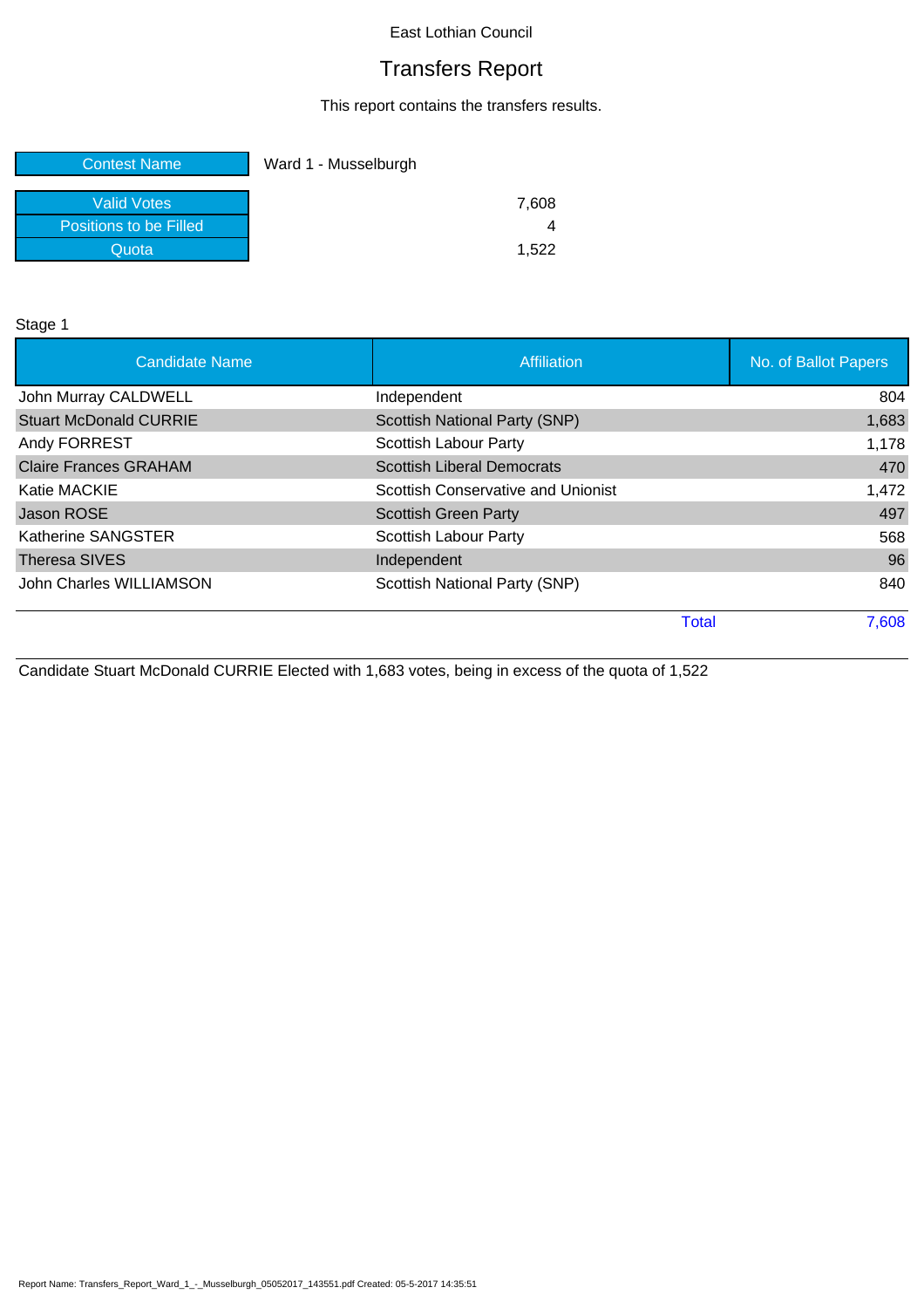# Transfers Report

This report contains the transfers results.

## Stage 2 - Surplus of Stuart McDonald CURRIE

| Action                                    | <b>Total No. of Ballot</b><br><b>Papers</b> | <b>Transfer Value</b> | <b>Votes Transferred</b> |
|-------------------------------------------|---------------------------------------------|-----------------------|--------------------------|
| Transfer to John Murray CALDWELL          | 56                                          | 0.09566               | 5.35696                  |
| <b>Transfer to Stuart McDonald CURRIE</b> | $\Omega$                                    | 0.00000               | 0.00000                  |
| Transfer to Andy FORREST                  | 101                                         | 0.09566               | 9.66166                  |
| <b>Transfer to Claire Frances GRAHAM</b>  | 36                                          | 0.09566               | 3.44376                  |
| <b>Transfer to Katie MACKIE</b>           | 18                                          | 0.09566               | 1.72188                  |
| Transfer to Jason ROSE                    | 104                                         | 0.09566               | 9.94864                  |
| <b>Transfer to Katherine SANGSTER</b>     | 26                                          | 0.09566               | 2.48716                  |
| <b>Transfer to Theresa SIVES</b>          |                                             | 0.09566               | 0.66962                  |
| Transfer to John Charles WILLIAMSON       | 1,261                                       | 0.09566               | 120.62726                |
| Value of non-transferable ballot papers   |                                             |                       | 7.08306                  |
|                                           | <b>Total</b>                                |                       | 161.00000                |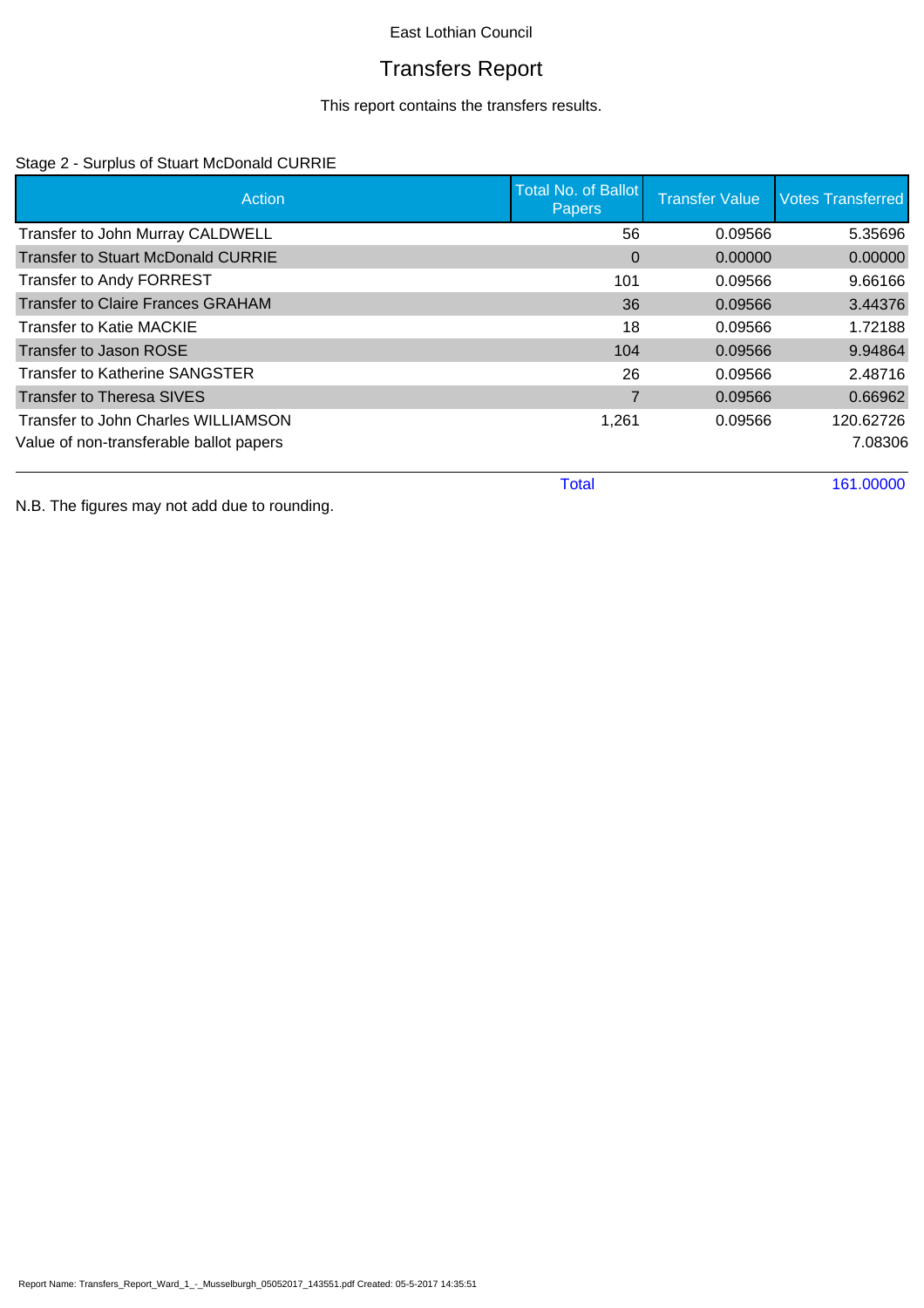# Transfers Report

This report contains the transfers results.

## Stage 3 - Exclusion of Theresa SIVES

| Action                                    | <b>Total No. of Ballot</b><br><b>Papers</b> | <b>Transfer Value</b> | <b>Votes Transferred</b> |
|-------------------------------------------|---------------------------------------------|-----------------------|--------------------------|
| Transfer to John Murray CALDWELL          | 34                                          | 1.00000               | 34.00000                 |
| <b>Transfer to Stuart McDonald CURRIE</b> | $\Omega$                                    | 0.00000               | 0.00000                  |
| Transfer to Andy FORREST                  | 5                                           | 1.00000               | 5.00000                  |
| <b>Transfer to Claire Frances GRAHAM</b>  | 14                                          | 1.00000               | 14.00000                 |
| Transfer to Katie MACKIE                  | 5                                           | 1.00000               | 5.00000                  |
| Transfer to Jason ROSE                    | 2                                           | 0.09566               | 0.19132                  |
| Transfer to Jason ROSE                    | 13                                          | 1.00000               | 13.00000                 |
| <b>Transfer to Katherine SANGSTER</b>     | $\blacksquare$                              | 0.09566               | 0.09566                  |
| Transfer to Katherine SANGSTER            | 9                                           | 1.00000               | 9.00000                  |
| Transfer to John Charles WILLIAMSON       | 3                                           | 0.09566               | 0.28698                  |
| Transfer to John Charles WILLIAMSON       | 7                                           | 1.00000               | 7.00000                  |
| Value of non-transferable ballot papers   |                                             |                       | 9.09566                  |

Total 96.66962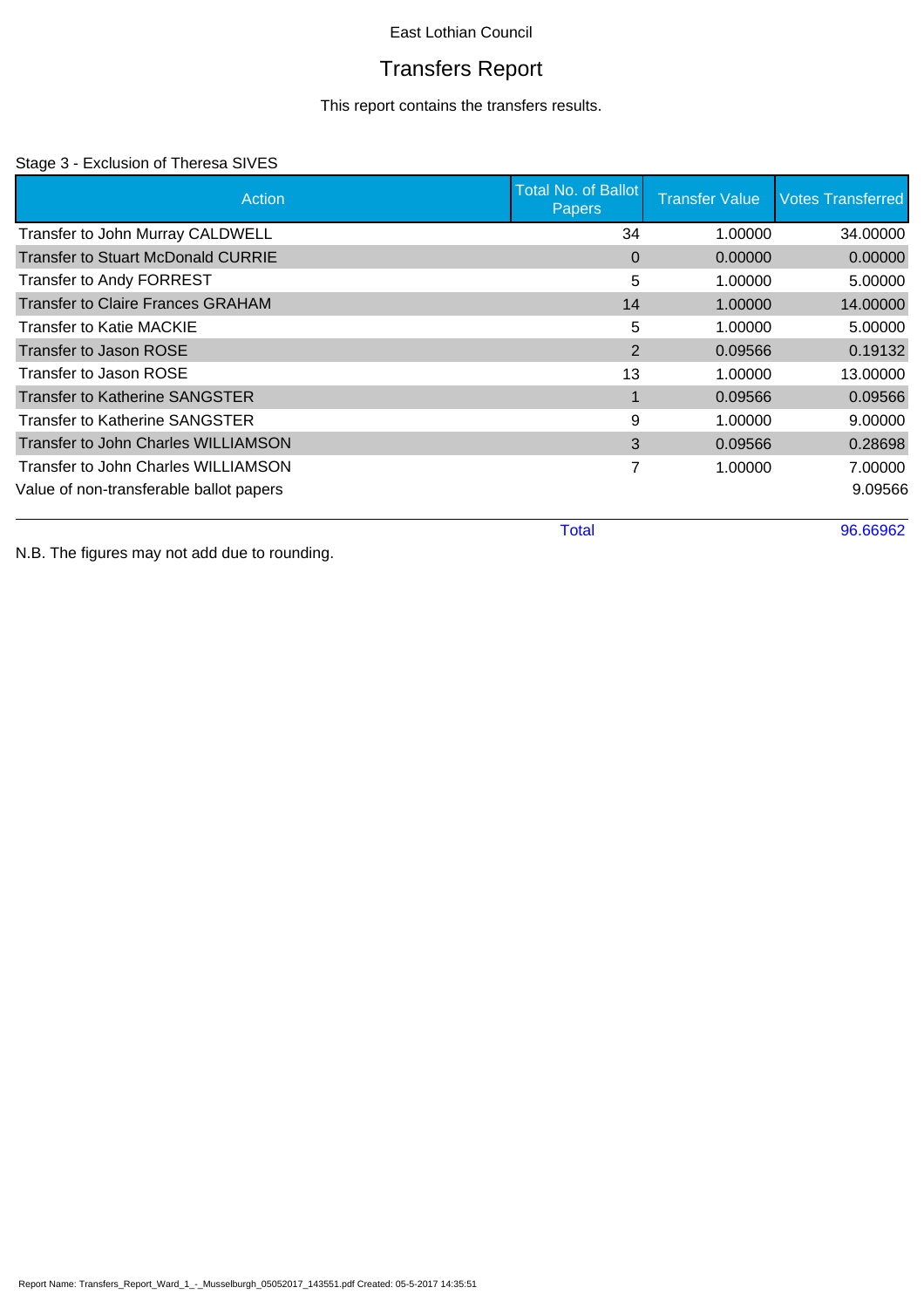# Transfers Report

This report contains the transfers results.

## Stage 4 - Exclusion of Claire Frances GRAHAM

| Action                                  | <b>Total No. of Ballot</b><br><b>Papers</b> | <b>Transfer Value</b> | <b>Votes Transferred</b> |
|-----------------------------------------|---------------------------------------------|-----------------------|--------------------------|
| Transfer to John Murray CALDWELL        | 4                                           | 0.09566               | 0.38264                  |
| Transfer to John Murray CALDWELL        | 53                                          | 1.00000               | 53.00000                 |
| Transfer to Stuart McDonald CURRIE      | 0                                           | 0.00000               | 0.00000                  |
| <b>Transfer to Andy FORREST</b>         | $\overline{2}$                              | 0.09566               | 0.19132                  |
| <b>Transfer to Andy FORREST</b>         | 74                                          | 1.00000               | 74.00000                 |
| <b>Transfer to Katie MACKIE</b>         | $\mathbf 1$                                 | 0.09566               | 0.09566                  |
| <b>Transfer to Katie MACKIE</b>         | 91                                          | 1.00000               | 91.00000                 |
| <b>Transfer to Jason ROSE</b>           | 9                                           | 0.09566               | 0.86094                  |
| Transfer to Jason ROSE                  | 109                                         | 1.00000               | 109.00000                |
| <b>Transfer to Katherine SANGSTER</b>   | 2                                           | 0.09566               | 0.19132                  |
| Transfer to Katherine SANGSTER          | 58                                          | 1.00000               | 58.00000                 |
| <b>Transfer to Theresa SIVES</b>        | $\Omega$                                    | 0.00000               | 0.00000                  |
| Transfer to John Charles WILLIAMSON     | 9                                           | 0.09566               | 0.86094                  |
| Transfer to John Charles WILLIAMSON     | 39                                          | 1.00000               | 39.00000                 |
| Value of non-transferable ballot papers |                                             |                       | 60.86094                 |
|                                         | <b>Total</b>                                |                       | 487.44376                |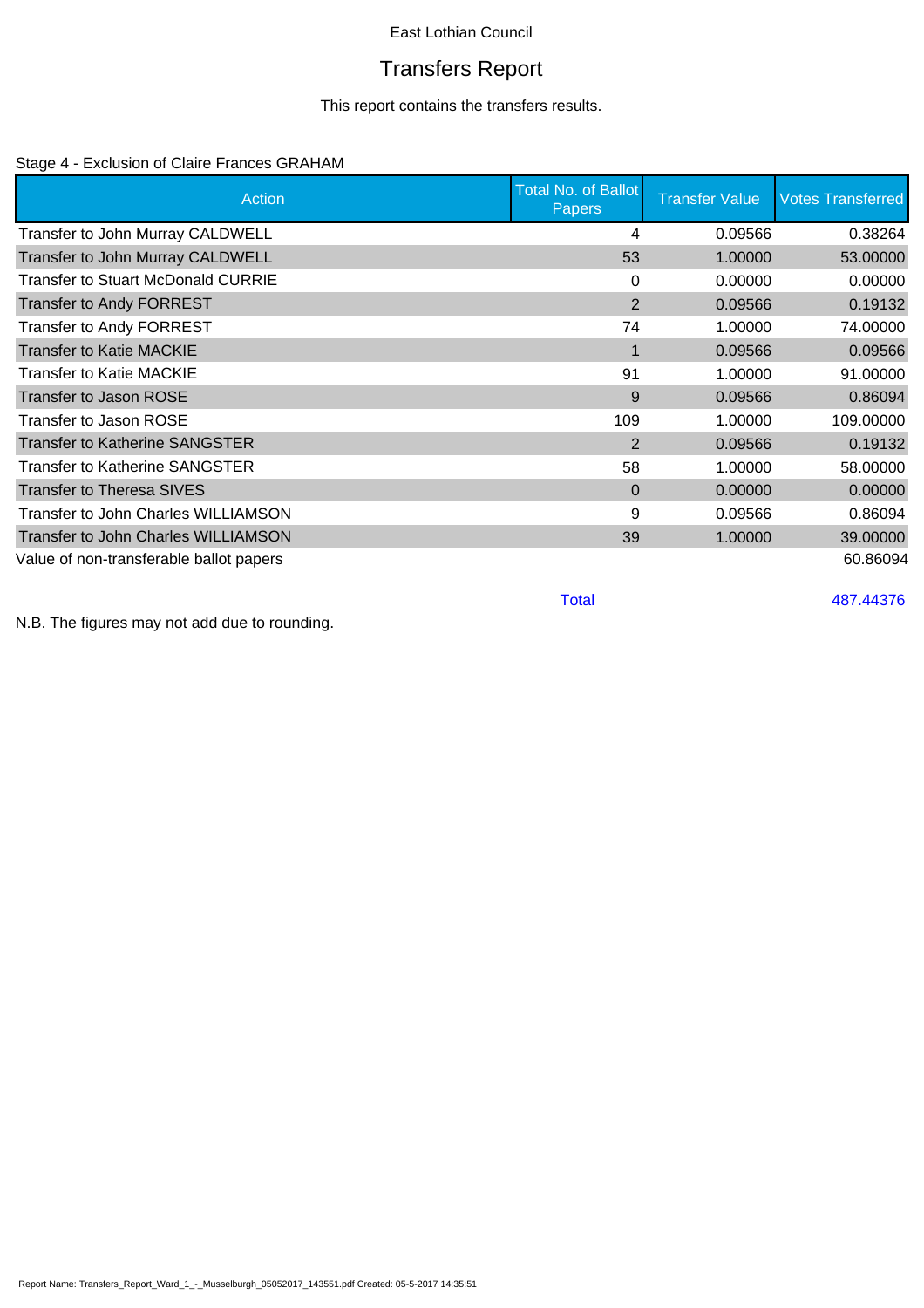# Transfers Report

This report contains the transfers results.

### Stage 5 - Surplus of Katie MACKIE

| Action                                     | Total No. of Ballot<br><b>Papers</b> | <b>Transfer Value</b> | <b>Votes Transferred</b> |
|--------------------------------------------|--------------------------------------|-----------------------|--------------------------|
| Transfer to John Murray CALDWELL           | 2                                    | 0.00291               | 0.00582                  |
| Transfer to John Murray CALDWELL           | 360                                  | 0.03046               | 10.96560                 |
| Transfer to Stuart McDonald CURRIE         | 0                                    | 0.00000               | 0.00000                  |
| <b>Transfer to Andy FORREST</b>            | 2                                    | 0.00291               | 0.00582                  |
| <b>Transfer to Andy FORREST</b>            | 261                                  | 0.03046               | 7.95006                  |
| <b>Transfer to Claire Frances GRAHAM</b>   | $\Omega$                             | 0.00000               | 0.00000                  |
| <b>Transfer to Katie MACKIE</b>            | 0                                    | 0.00000               | 0.00000                  |
| Transfer to Jason ROSE                     | 3                                    | 0.00291               | 0.00873                  |
| Transfer to Jason ROSE                     | 115                                  | 0.03046               | 3.50290                  |
| <b>Transfer to Katherine SANGSTER</b>      |                                      | 0.00291               | 0.00291                  |
| Transfer to Katherine SANGSTER             | 217                                  | 0.03046               | 6.60982                  |
| <b>Transfer to Theresa SIVES</b>           | $\Omega$                             | 0.00000               | 0.00000                  |
| Transfer to John Charles WILLIAMSON        | 3                                    | 0.00291               | 0.00873                  |
| <b>Transfer to John Charles WILLIAMSON</b> | 25                                   | 0.03046               | 0.76150                  |
| Value of non-transferable ballot papers    |                                      |                       | 17.99565                 |
|                                            | <b>Total</b>                         |                       | 47.81754                 |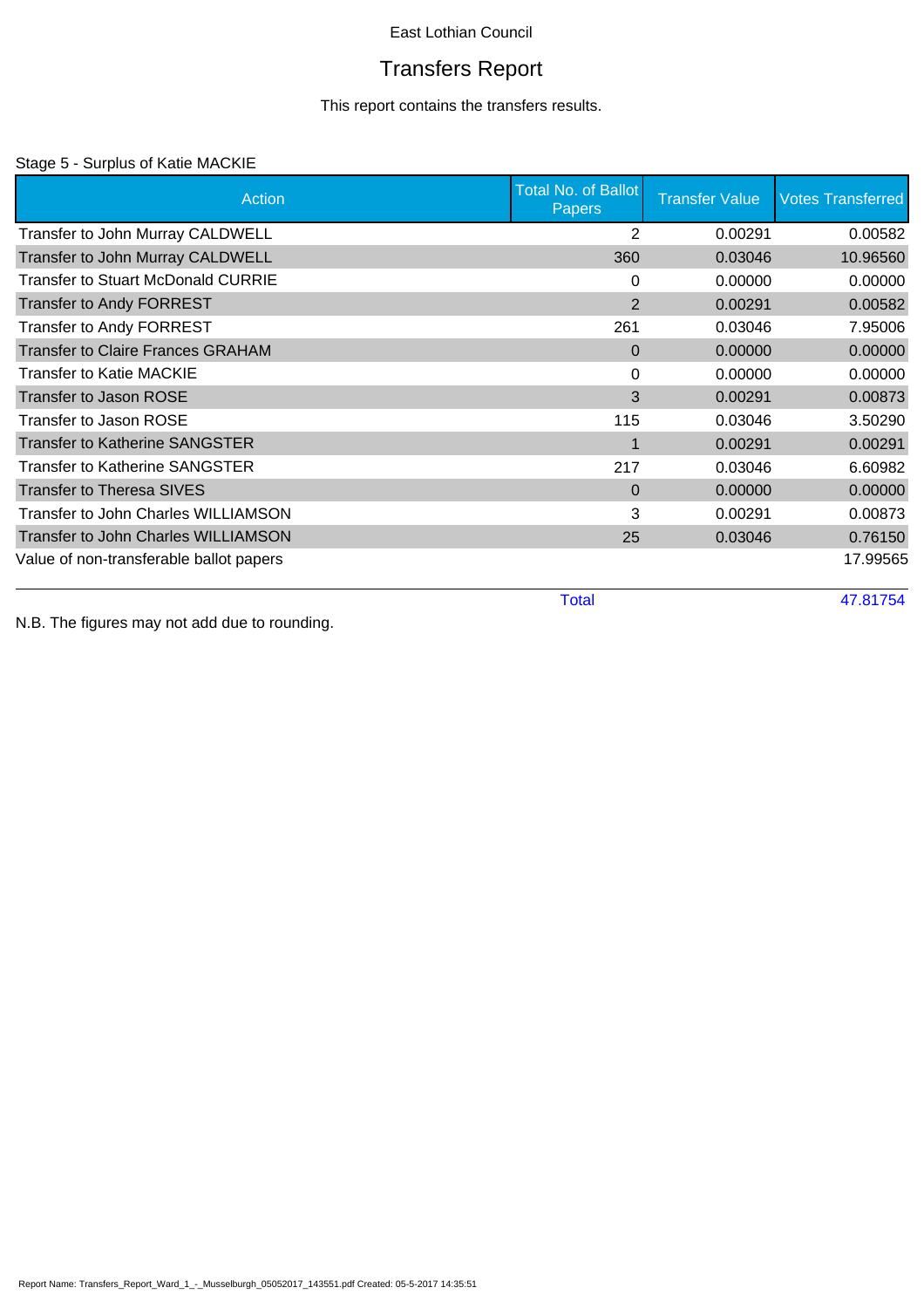# Transfers Report

This report contains the transfers results.

## Stage 6 - Exclusion of Jason ROSE

| Action                                     | <b>Total No. of Ballot</b><br>Papers | <b>Transfer Value</b> | <b>Votes Transferred</b> |
|--------------------------------------------|--------------------------------------|-----------------------|--------------------------|
| Transfer to John Murray CALDWELL           | 21                                   | 0.03046               | 0.63966                  |
| Transfer to John Murray CALDWELL           | 8                                    | 0.09566               | 0.76528                  |
| Transfer to John Murray CALDWELL           | 76                                   | 1.00000               | 76.00000                 |
| <b>Transfer to Stuart McDonald CURRIE</b>  | $\mathbf{0}$                         | 0.00000               | 0.00000                  |
| <b>Transfer to Andy FORREST</b>            | 12                                   | 0.03046               | 0.36552                  |
| <b>Transfer to Andy FORREST</b>            | 6                                    | 0.09566               | 0.57396                  |
| <b>Transfer to Andy FORREST</b>            | 87                                   | 1.00000               | 87.00000                 |
| <b>Transfer to Claire Frances GRAHAM</b>   | $\Omega$                             | 0.00000               | 0.00000                  |
| <b>Transfer to Katie MACKIE</b>            | 0                                    | 0.00000               | 0.00000                  |
| <b>Transfer to Katherine SANGSTER</b>      | 12                                   | 0.03046               | 0.36552                  |
| <b>Transfer to Katherine SANGSTER</b>      | 5                                    | 0.09566               | 0.47830                  |
| <b>Transfer to Katherine SANGSTER</b>      | 97                                   | 1.00000               | 97.00000                 |
| <b>Transfer to Theresa SIVES</b>           | 0                                    | 0.00000               | 0.00000                  |
| <b>Transfer to John Charles WILLIAMSON</b> | 1                                    | 0.03046               | 0.03046                  |
| <b>Transfer to John Charles WILLIAMSON</b> | 78                                   | 0.09566               | 7.46148                  |
| Transfer to John Charles WILLIAMSON        | 225                                  | 1.00000               | 225.00000                |
| Value of non-transferable ballot papers    |                                      |                       | 137.83235                |
|                                            | <b>Total</b>                         |                       | 633.51253                |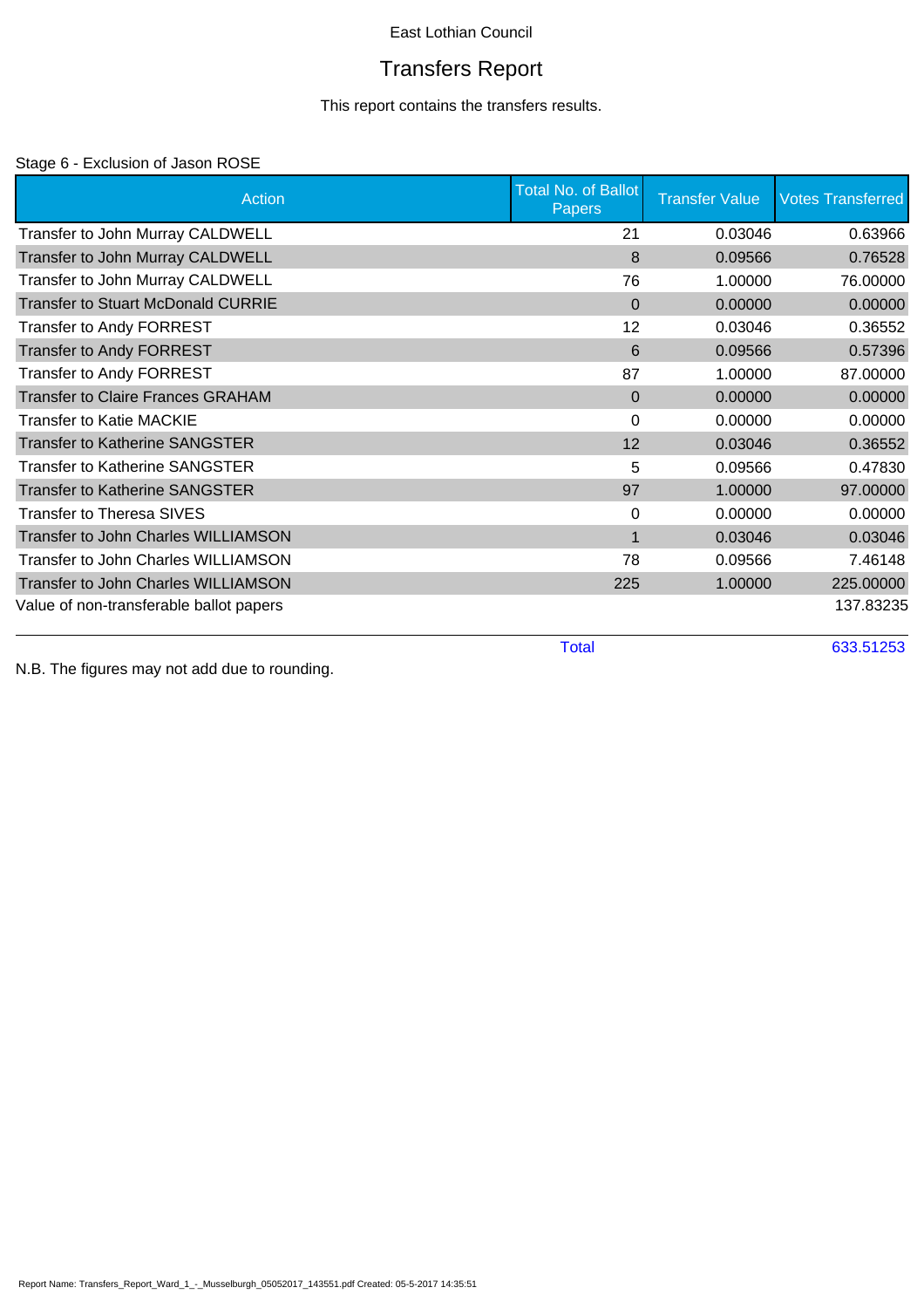# Transfers Report

This report contains the transfers results.

## Stage 7 - Exclusion of Katherine SANGSTER

| Action                                   | <b>Total No. of Ballot</b><br><b>Papers</b> | <b>Transfer Value</b> | <b>Votes Transferred</b> |
|------------------------------------------|---------------------------------------------|-----------------------|--------------------------|
| Transfer to John Murray CALDWELL         | 19                                          | 0.03046               | 0.57874                  |
| Transfer to John Murray CALDWELL         | 30                                          | 1.00000               | 30.00000                 |
| Transfer to Stuart McDonald CURRIE       | 0                                           | 0.00000               | 0.00000                  |
| <b>Transfer to Andy FORREST</b>          | 125                                         | 0.03046               | 3.80750                  |
| <b>Transfer to Andy FORREST</b>          | 5                                           | 0.09566               | 0.47830                  |
| <b>Transfer to Andy FORREST</b>          | 557                                         | 1.00000               | 557.00000                |
| <b>Transfer to Claire Frances GRAHAM</b> | 0                                           | 0.00000               | 0.00000                  |
| <b>Transfer to Katie MACKIE</b>          | $\Omega$                                    | 0.00000               | 0.00000                  |
| Transfer to Jason ROSE                   | 0                                           | 0.00000               | 0.00000                  |
| <b>Transfer to Theresa SIVES</b>         | $\Omega$                                    | 0.00000               | 0.00000                  |
| Transfer to John Charles WILLIAMSON      | 3                                           | 0.03046               | 0.09138                  |
| Transfer to John Charles WILLIAMSON      | 15                                          | 0.09566               | 1.43490                  |
| Transfer to John Charles WILLIAMSON      | 35                                          | 1.00000               | 35.00000                 |
| Value of non-transferable ballot papers  |                                             |                       | 113.83987                |

Total 742.23069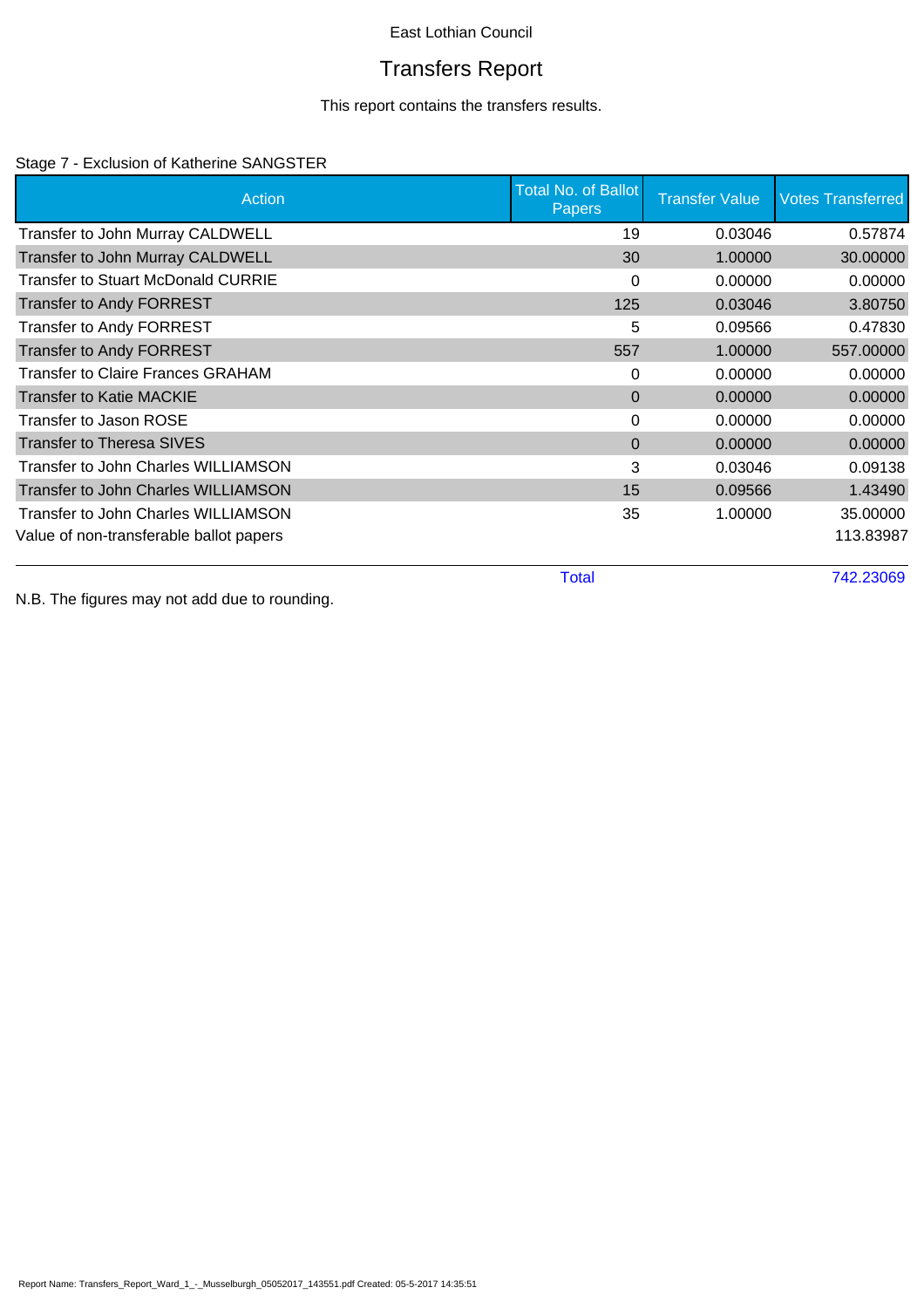# Transfers Report

This report contains the transfers results.

## Stage 8 - Surplus of Andy FORREST

| Action                                     | <b>Total No. of Ballot</b><br><b>Papers</b> | <b>Transfer Value</b> | <b>Votes Transferred</b> |
|--------------------------------------------|---------------------------------------------|-----------------------|--------------------------|
| Transfer to John Murray CALDWELL           | 104                                         | 0.00636               | 0.66144                  |
| Transfer to John Murray CALDWELL           | 13                                          | 0.01998               | 0.25974                  |
| Transfer to John Murray CALDWELL           | 435                                         | 0.20895               | 90.89325                 |
| Transfer to Stuart McDonald CURRIE         | $\Omega$                                    | 0.00000               | 0.00000                  |
| Transfer to Andy FORREST                   | 0                                           | 0.00000               | 0.00000                  |
| <b>Transfer to Claire Frances GRAHAM</b>   | 0                                           | 0.00000               | 0.00000                  |
| <b>Transfer to Katie MACKIE</b>            | 0                                           | 0.00000               | 0.00000                  |
| Transfer to Jason ROSE                     | 0                                           | 0.00000               | 0.00000                  |
| <b>Transfer to Katherine SANGSTER</b>      | 0                                           | 0.00000               | 0.00000                  |
| <b>Transfer to Theresa SIVES</b>           | 0                                           | 0.00000               | 0.00000                  |
| Transfer to John Charles WILLIAMSON        | $\overline{2}$                              | 0.00060               | 0.00120                  |
| <b>Transfer to John Charles WILLIAMSON</b> | 13                                          | 0.00636               | 0.08268                  |
| <b>Transfer to John Charles WILLIAMSON</b> | 54                                          | 0.01998               | 1.07892                  |
| <b>Transfer to John Charles WILLIAMSON</b> | 211                                         | 0.20895               | 44.08845                 |
| Value of non-transferable ballot papers    |                                             |                       | 264.96846                |
|                                            | <b>Total</b>                                |                       | 402.03414                |